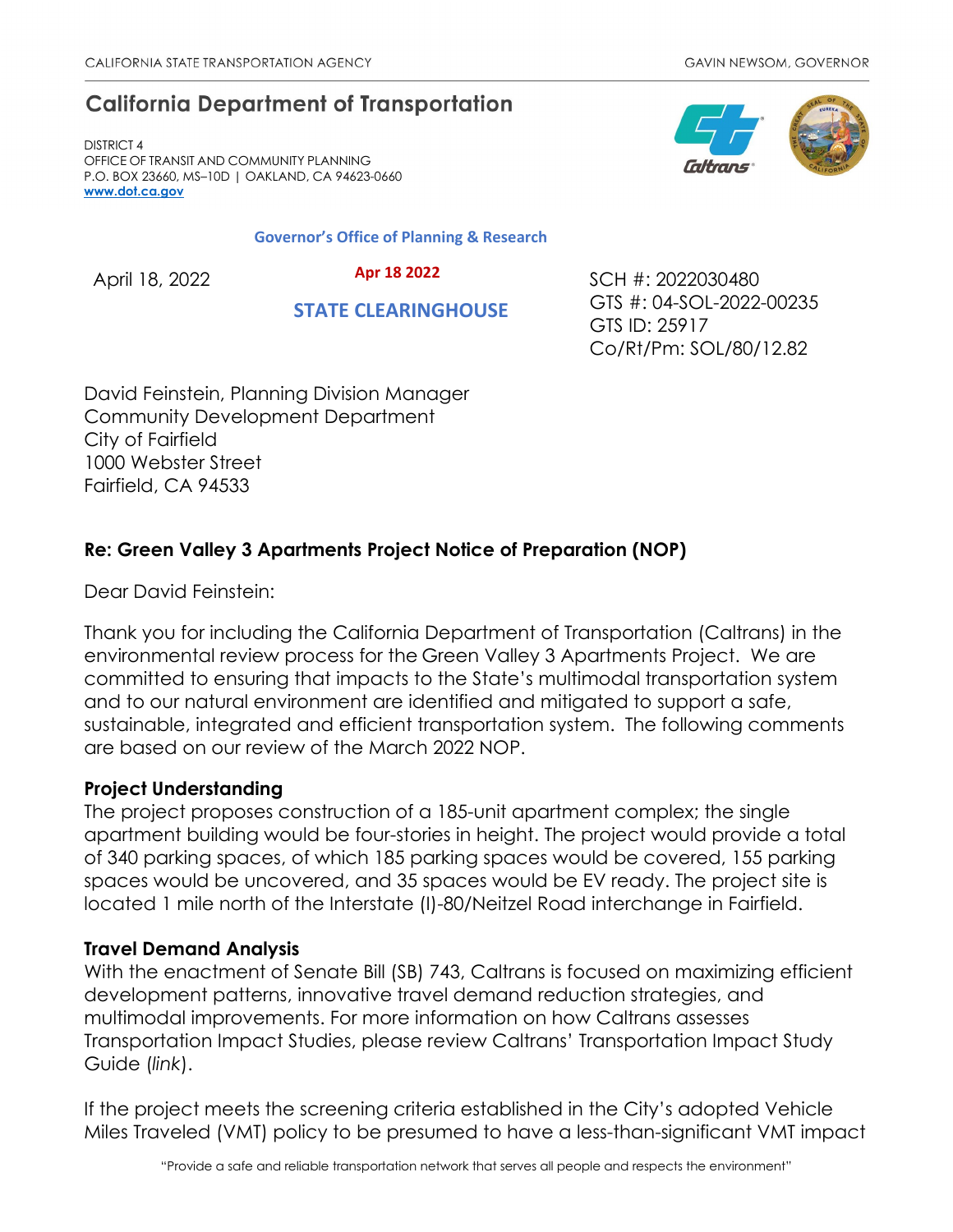David Feinstein, Planning Division Manager April 18, 2022 Page 2

and exempt from detailed VMT analysis, please provide justification to support the exempt status in alignment with the City's VMT policy. Projects that do not meet the screening criteria should include a detailed VMT analysis in the Draft Environmental Impact Report (DEIR), which should include the following:

- VMT analysis pursuant to the City's guidelines. Projects that result in automobile VMT per capita above the threshold of significance for existing (i.e. baseline) city-wide or regional values for similar land use types may indicate a significant impact. If necessary, mitigation for increasing VMT should be identified. Mitigation should support the use of transit and active transportation modes. Potential mitigation measures that include the requirements of other agencies such as Caltrans are fully enforceable through permit conditions, agreements, or other legally-binding instruments under the control of the City.
- A schematic illustration of walking, biking and auto conditions at the project site and study area roadways. Potential traffic safety issues to the State Transportation Network (STN) may be assessed by Caltrans via the Interim Safety Guidance.
- The project's primary and secondary effects on pedestrians, bicycles, travelers with disabilities and transit performance should be evaluated, including countermeasures and trade-offs resulting from mitigating VMT increases. Access to pedestrians, bicycle, and transit facilities must be maintained.

### **Mitigation Strategies**

Location efficiency factors, including community design and regional accessibility, influence a project's impact on the environment. Using Caltrans' Smart Mobility Framework Guide 2020 *[\(link\)](https://transportationplanning.onramp.dot.ca.gov/downloads/transportationplanning/files/activetranstreets/final-smf-guide-110220-not-remediated-11-4.pdf)*, the proposed project site is identified as a Suburban Community where community design is moderate and regional accessibility is strong.

Given the place, type and size of the project, the DEIR should include a robust Transportation Demand Management (TDM) Program to reduce VMT and greenhouse gas emissions from future development in this area. The measures listed below have been quantified by California Air Pollution Control Officers Association (CAPCOA) and shown to have different efficiencies reducing regional VMT:

- Addition/Increase in number of affordable housing units in project;
- Orientation of project towards non-auto corridor;
- Pedestrian network improvements;
- Traffic calming measures;
- Limiting parking supply;
- Ridesharing programs, Commute Trip Reduction programs, bike sharing programs;
- Transit and trip planning resources such as a commute information kiosk;
- Real-time transit information system;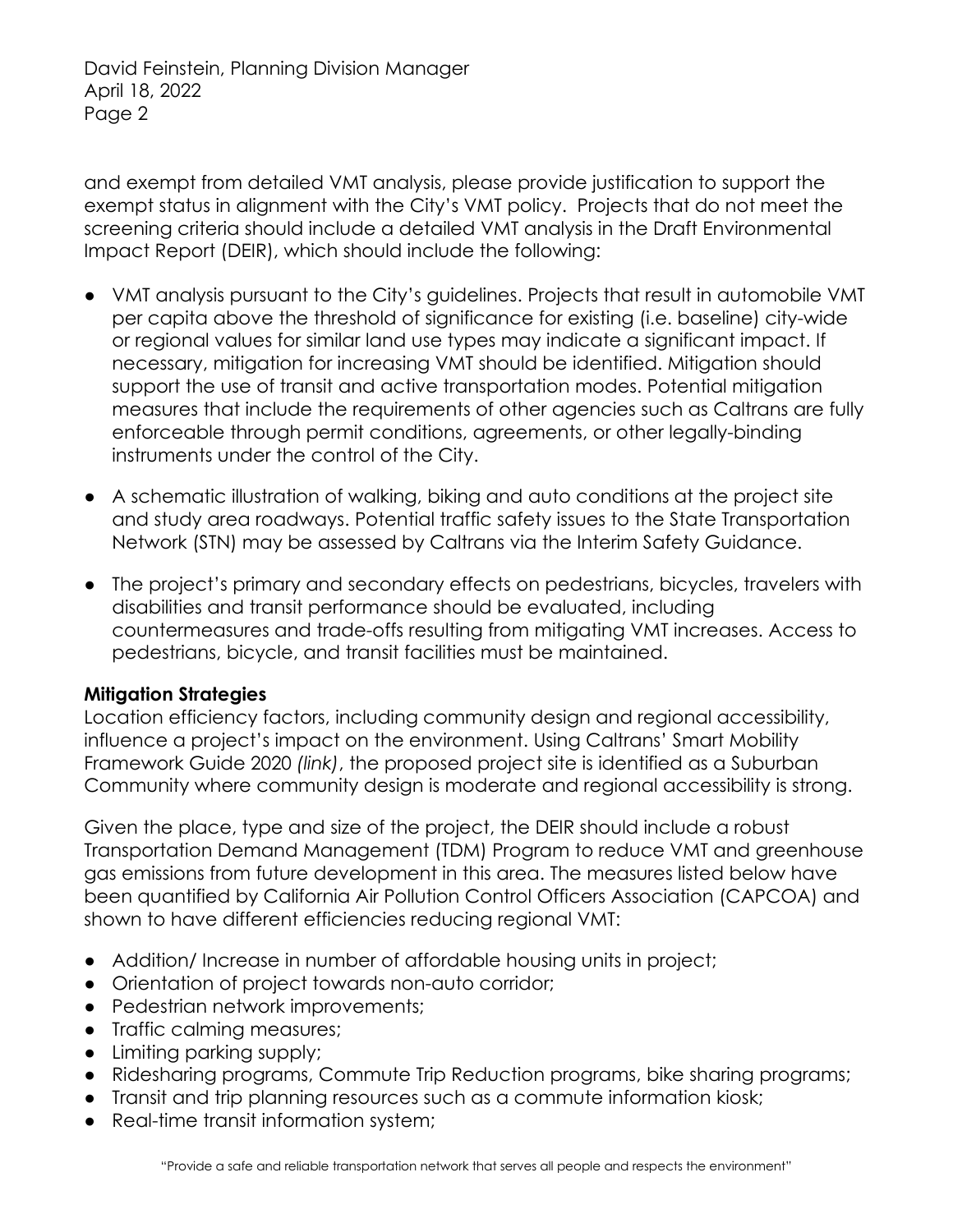David Feinstein, Planning Division Manager April 18, 2022 Page 3

- Transit access supporting infrastructure (including bus shelter improvements and sidewalk/ crosswalk safety facilities); and
- VMT Banking and/or Exchange program.

Using a combination of strategies appropriate to the project and the site can reduce VMT, along with related impacts on the environment and State facilities. TDM programs should be documented with annual monitoring reports by a TDM coordinator to demonstrate effectiveness. If the project does not achieve the VMT reduction goals, the reports should also include next steps to take in order to achieve those targets.

Please reach out to Caltrans for further information about TDM measures and a toolbox for implementing these measures in land use projects. Additionally, Federal Highway Administration's Integrating Demand Management into the Transportation Planning Process: A Desk Reference (Chapter 8). The reference is available online at: [http://www.ops.fhwa.dot.gov/publications/fhwahop12035/fhwahop12035.pdf.](http://www.ops.fhwa.dot.gov/publications/fhwahop12035/fhwahop12035.pdf)

### **Transportation Impact Fees**

Please identify project-generated travel demand and estimate the costs of transit and active transportation improvements necessitated by the proposed project; viable funding sources such as development and/or transportation impact fees should also be identified. We encourage a sufficient allocation of fair share contributions toward multi-modal and regional transit improvements to fully mitigate cumulative impacts to regional transportation. We also strongly support measures to increase sustainable mode shares, thereby reducing VMT.

#### **Lead Agency**

As the Lead Agency, the City of Fairfield is responsible for all project mitigation, including any needed improvements to the STN. The project's fair share contribution, financing, scheduling, implementation responsibilities and lead agency monitoring should be fully discussed for all proposed mitigation measures.

#### **Equitable Access**

If any Caltrans facilities are impacted by the project, those facilities must meet American Disabilities Act (ADA) Standards after project completion. As well, the project must maintain bicycle and pedestrian access during construction. These access considerations support Caltrans' equity mission to provide a safe, sustainable, and equitable transportation network for all users.